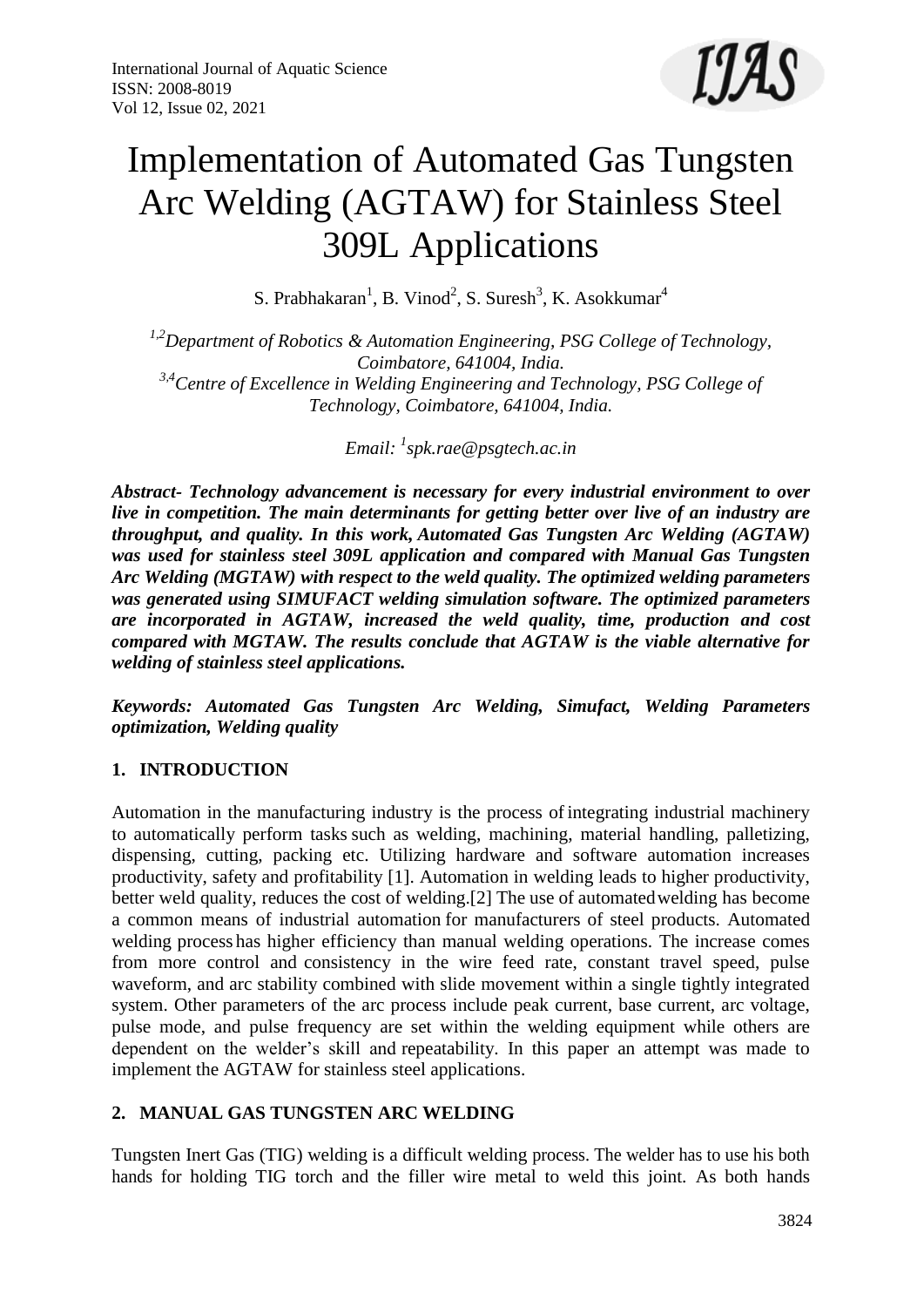

compulsory to the TIG welding process, and it is a hardest process to learn. The welder must have a great control in this welding process compared to Shielded metal arc welding (SMAW) and Gas metal arc welding (GMAW).

Fig. 1 show the process of manual gas tungsten arc welding. Usually TIG Welding is a slow process but it produces good quality of weld and can do complicated welding joints in thin section of Stainless steel, Aluminium, Copper alloys.



Fig. 1 Manual Gas Tungsten Arc Welding

 The three main requirements of TIG welding are heat energy, shielding gas environment, filler material for weld. The heat is generated by passing the electricity to the tungsten electrode for creating an arc. The shielding inert gas drawn from the cylinder and it is spreads over the weld area to protect it from moisture, air or other contaminants. The filler wire is manually handled and get in touch with the arc to melt it. Gas flow rate is manually adjusted by the welder in order to prevent from contamination and oxidation. The torch is hold by the welder at a proper distance in order to maintain the arc. When the arc is in progress, the welder with his other hand starts to fill the joint manually dipping the welding wire into arc to fill the joint. By doing this process finally, material joining takes place [3-4].

# **3. AUTOMATED GAS TUNGSTEN ARC WELDING**

In AGTAW drive mechanisms consist of slides and lathe chuck, which is coupled with servomotor. The TIG torch is mounted on the square block with bellows.

The filler wire is fed in front side of the torch. As servomotor is used, the TIG torch is adjustable as per requirement. A separate servomotor is used for feeding the filler wire. The HMI is used for entering the parameters for welding. The entered data in HMI is directly saved in PLC. PLC is the heart of AGTAW. PLC send the control signal to all the actuator in order to perform the welding. In this Automated TIG welding machine, six servomotors are used for drive mechanisms. Fronius magic wave 4000 power source is used for this TIG welding. The direct current electrode negative and work piece positive terminal (DCEN) is employed. Arc Voltage Control (AVC) is used to maintain the arc gap in welding.

In Automatic TIG welding, weld current, voltage, weld dimensions, weld speed, wire feed, arc length gap and other parameters has to be entered through HMI before welding the component. The entered input goes to Program Logic Control (PLC) and implement the sequence accordingly. Gas manifold send the inert gas towards the component in order to avoid oxidization. Then the electrode produces the arc and ready to meld the filler material.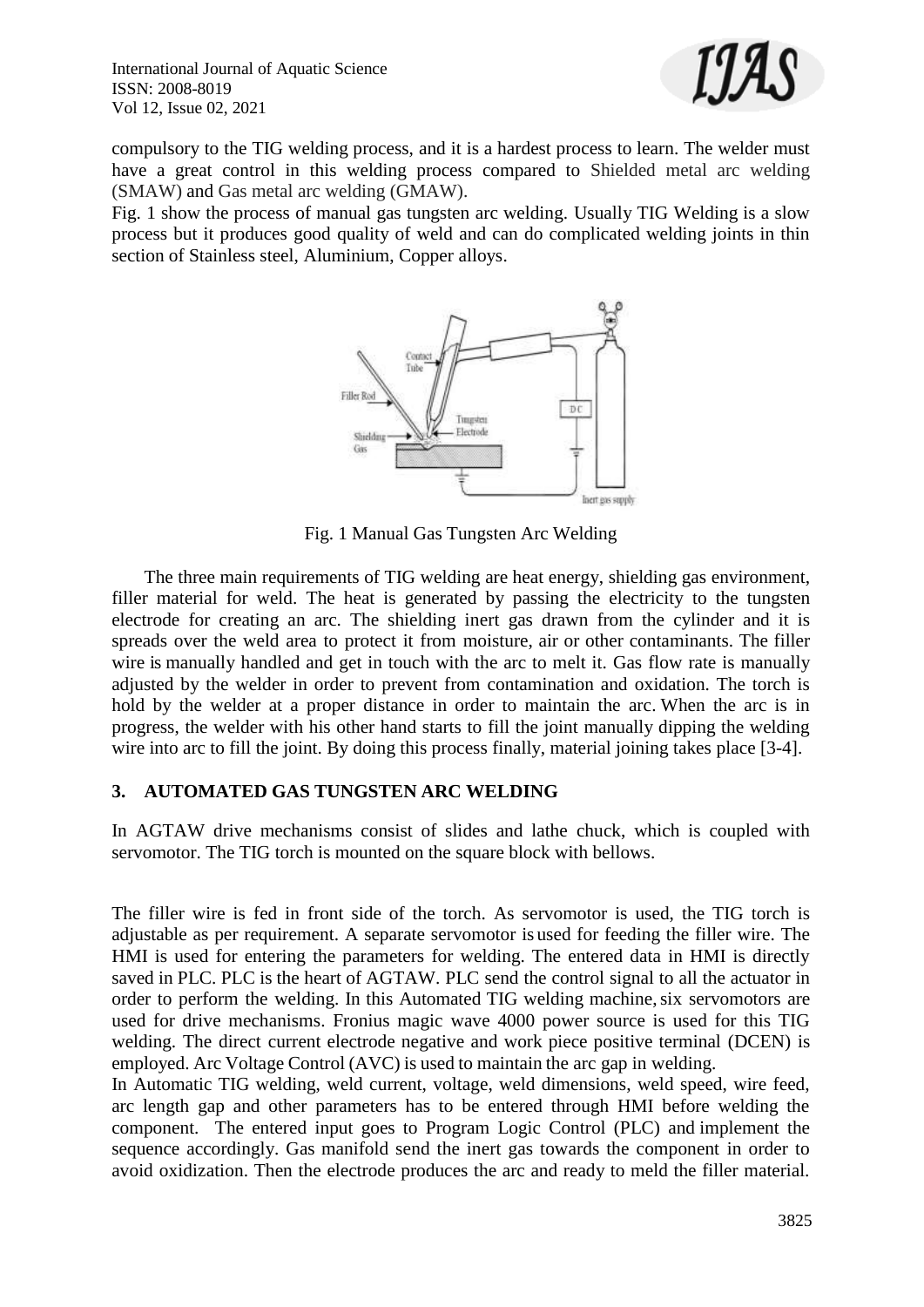

In the meantime longitudinal/cross slide movement also started. The same is for the rotary movement. Once the welding completed, the welding current progressively slows and before the current back to zero the filler wire stops. The gas flow for5 secs even after the movement of slide stops. In this way, the Automated TIG cycle is executed [5]. Fig. 2 shows the block diagram of AGTAW.



Fig. 2 Block diagram of AGTAW

# **4. PARAMETERS INVOLVED IN AUTOMATED GAS TUNGSTENARC WELDING**

The main parameters of AGTAW are

- 1. Welding Current
- 2. Welding Voltage
- 3. Shielding gas
- 4. Wire feed
- 5. Welding speed
- 6. Arc length

#### **1. Welding Current**

Welding current has the main influence in shape of theweld bead and its quality. Most of gas tungsten arc welding employ DCEN, which gives high weld penetration depth. If we go with reverse polarity result on the result in the tungsten is damaged and rapid heating takes place mostly reverse polarity AC is used for Aluminium welding because it allows balancing of electrode heating and work piece cleaning effects.

#### **2. Welding Voltage**

Welding voltage controls the height and width of the weld deposit. Thisis regardless of the process. Constant Current/Amperage powersource's main control, controls the amperage and voltage is adjusted with the arc length.

#### **3. Shielding Gas**

It is mainly used to prevent atmospheric contamination. This has a main influence on the stability of arc. Argon is the mostly used gas in TIG welding process. It is heavier than air, produces excellent shielding. In this Automated TIG, welding machine shielding gas is produced using homogeneous gas mixing unit.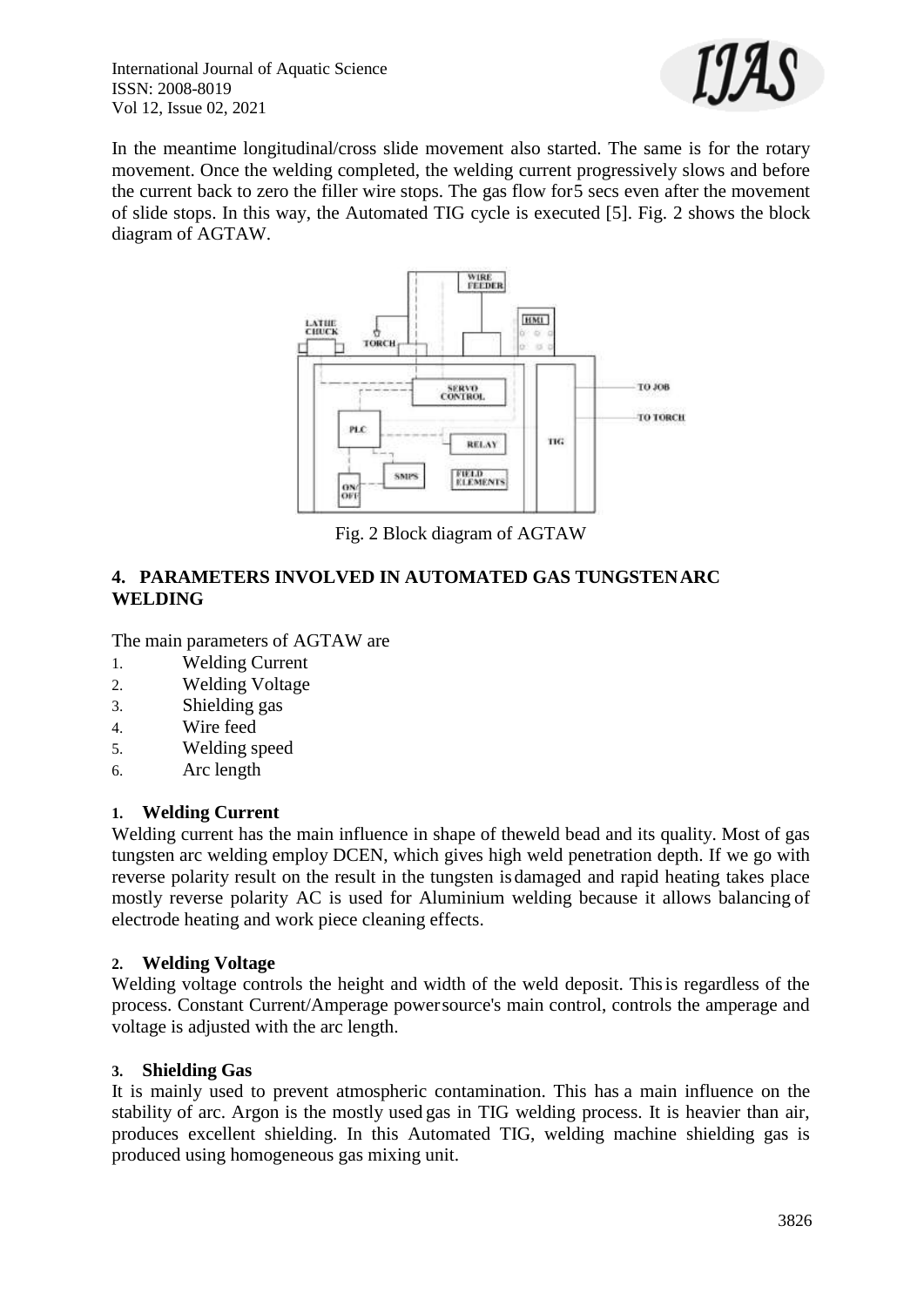

### **4. Wire Feed**

The wire feed is the speed at which the electrode moves alongthe base material while welding. Too fast of a wire feed results in a convex weld. Too slow of a wire feed results in a wide weld with excessive metal deposit.

#### **5. Welding Speed**

Welding speed influence the weld bead cross section in a great way.Weld bead penetration and the cross section gets reduced once the weld speed gets increased. Weld speed influences the volume of melted material.

#### **6. Arc Length**

Arc length for GTAW is to between 2-5 mm by increasing the arc length the heat input to work piece decrease due to radiation losses from column of arc also the depth of the penetration is decreased. In Automated GTAW machine AVC is used which maintains the arc length between electrode and work piece.

# **5. OPTIMIZATION OF WELDING PARAMETERS USING SIMUFACT SOFTWARE**

In the area of welding still there is a practical trial and errormethods are used to optimize the welding parameters.This takes more time, materials and man power. In order to overcome from this, an offline welding simulation technique has been implemented to optimize the welding parameters. In this work Simufact welding simulation software is used to optimize the welding parameters of stainless steel. Using this software, structural simulation can also be done to determine residual stress, distortion, Heat Affected Zone (HAZ), minimum and maximum temperature of welds can also be determined. Beforetaking practical experimental welding trails on the Automated TIG Welding Machine**,** the welding parameters of the various materials are optimized using this virtual welding simulation software. Fig.3 shows the Butt joint welding of stainless steel in Simufact software & Fig.4 shows the Depth of penetration measured in Simufact software the simulation result is almost similar to the practical work.



Fig.3 Butt Joint welding of stainless steel inSimufact software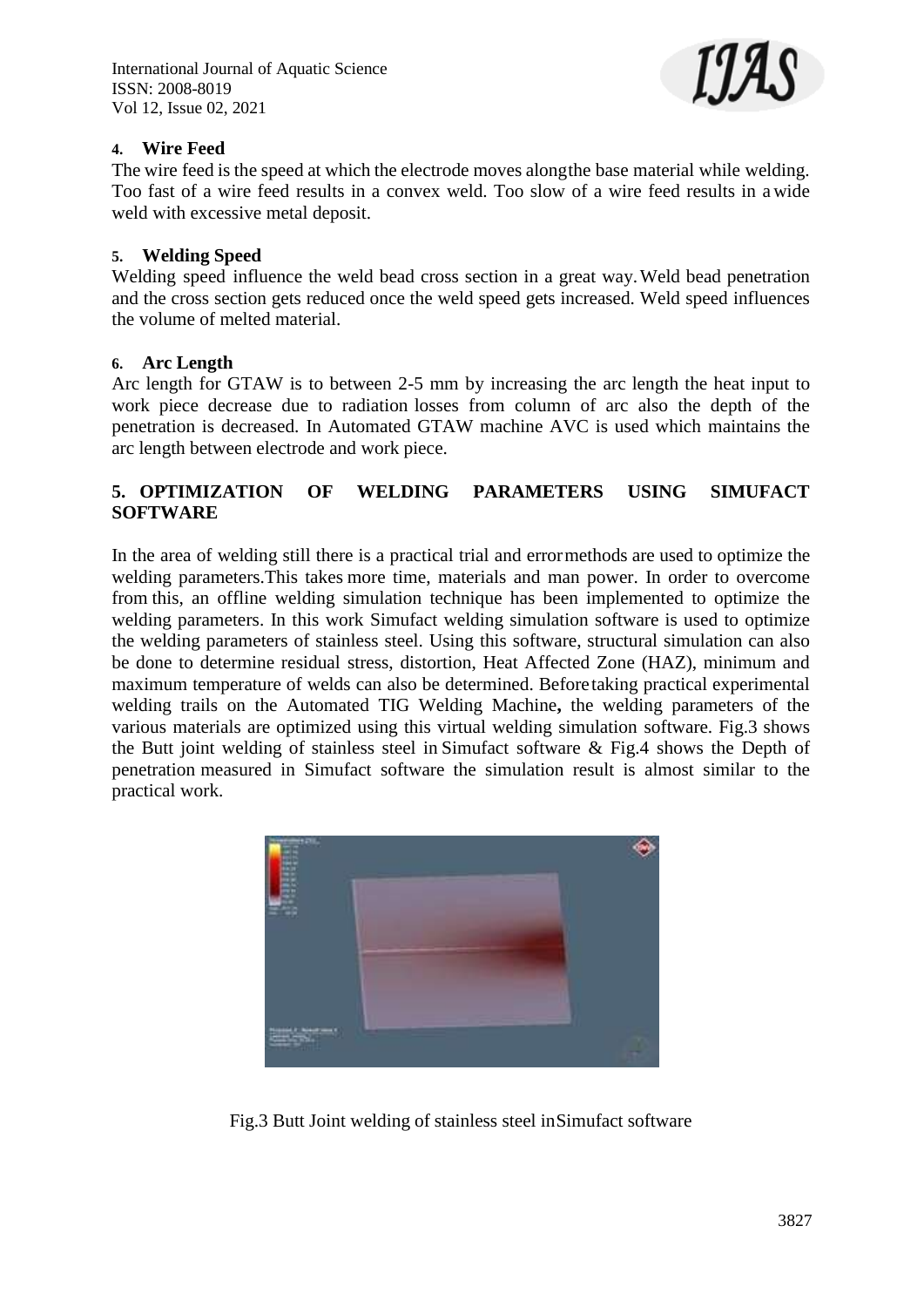



Fig.4 Depth of penetration measured in Simufact software

# **6. EXPERIMENTATION ON AUTOMATED GAS TUNGSTEN ARCWELDING**

Experiments were conducted on SS 309 L. The optimized parameters from Simufact is incorporated in AGTAW. The dimension of plate is 100×50×4 mm. The main scope of experiment is to achieve good quality welding. Fig. 5 shows the welding of stainless steel in AGTAW. Utmost all welding machines uses constant current power source for welding. This makes current remains constant during the welding and the voltage continuously changes with respect to the arc length.

Fig.5 Butt Joint welding of stainless steel in AGTAWmachine

In MGTAW, the arc length is constant and it is controlled by the hand of the welder. This process makes MGTAW as labour intensive work and it is very difficult to keep the constant arc length, but in the AGTAW, the arc length remains constant and makes unchanging quality of weld though out the weld seam. In this AGTAW Machine, arc length is controlled with Arc Voltage Control (AVC).

An automated welding system ensures weld integrity through controllers. Automated torch and part motions have good quality of weld compared with manual welding. Human has many chances of doing improper torch holding result in lack of penetration or a possibly flawed weld. In this AGTAWMachine Arc view camera is attached to monitor the welding. Fig 6 shows the arc view camera for monitoring the weld.



Fig.6 Arc view camera for monitoring the weld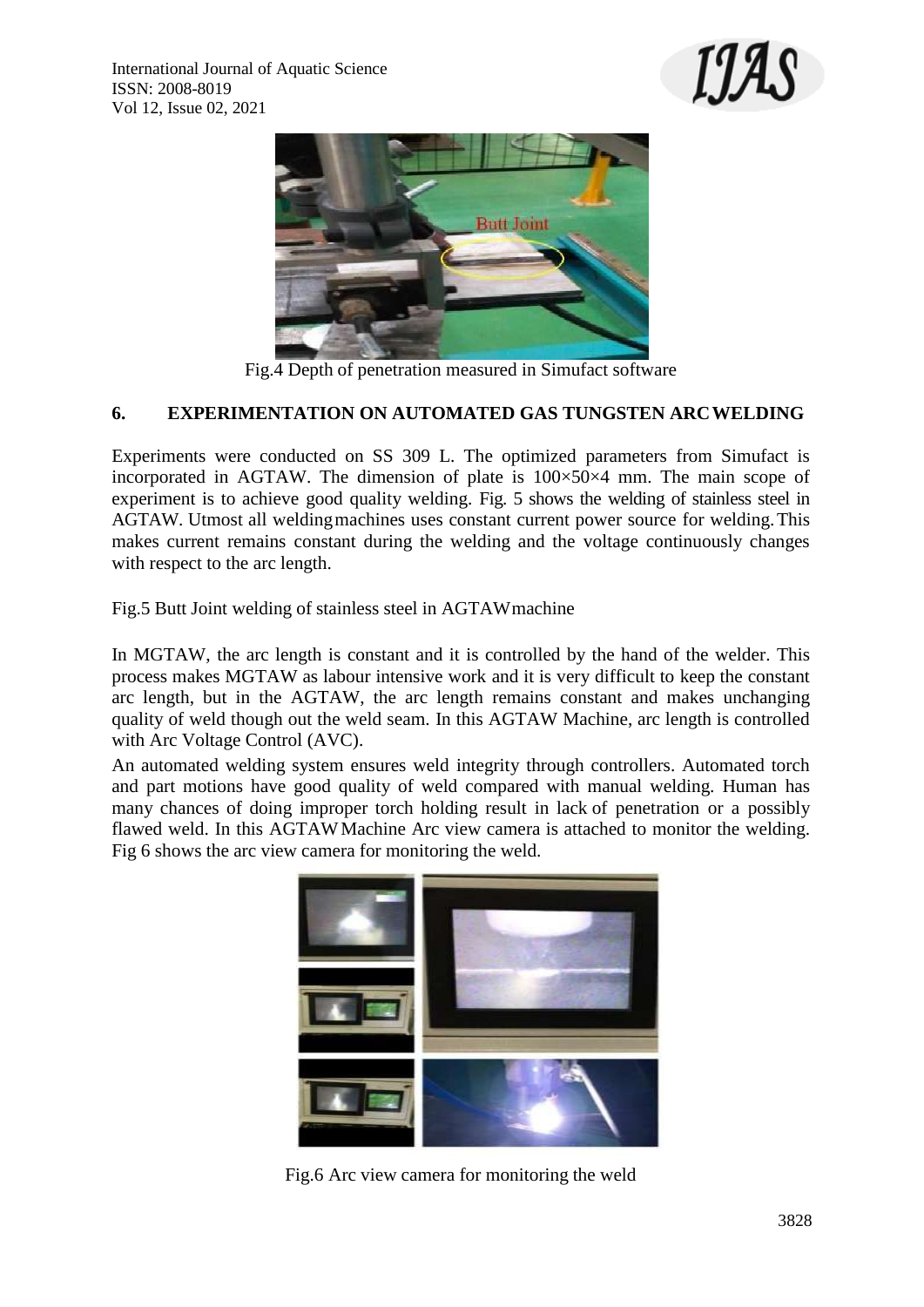

# **7. PERFORMANCE RESULTS**

Welding of Stainless steel is done on MGTAW and AGTAW. Figure 7 shows manual weld joint and Figure 8 shows weld joint obtained in AGTAW machine. Irregularities exist in manual welding joint and it can be seen in Figure 7. The weld joint obtained is uniform and elegant in AGTAW machine and it canbe seen in Fig 8. Welding speed achieved was found to be 120 mm/min (in terms of filler wire consumption). Uniform welding coat was developed.Welding joints in different work pieces was found to be likely.





Fig.7 Manual Weld Joint Fig.8 Automated Weld Joint

# **8. CONCLUSION**

In this paper implementation of AGTAW for Stainless Steel application was presented. The optimized welding parameters from Simufact welding software is incorporated on MGTAW& AGTAW. Irregularities exist in MGTAW whereas weld joint obtained in AGTAW machine is uniform and elegant due to more control and consistency in the wire feed rate, constant travel speed, Arc Voltage Control etc. From this it is concluded that with AGTAW the quality of welding is much higher than MGTAW so that productivity, safety and profitability is increased.

# **9. ACKNOWLEDGEMENT**

The authors acknowledge the Centre of Excellence in Welding Engineering and Technology, PSG College of Technology (Supported by DHI, Govt. of India) for providing the facilities to conduct experiments.

# **10. REFERENCES**

- [1] Mamodiya U, Sharma P. Review in Industrial Automation. IOSR Journal of Electrical and Electronics Engineering (IOSR-JEEE) e-ISSN.:2278-1676.
- [2] Ruiwale V V, Kadam A A,Kulkarni S M, Jadhao M S. A Review on Recent Trends in Robotic Welding. International Journal of Engineering Science and Innovative Technology (IJESIT), 2015, 4(5),167-176.
- [3] R. C. Voigt & C. R. Lopper Jr. Tungsten Contamination during GTAW. Supplement to welding Journal, April 1980
- [4] Pothula, J.; Prasad, C. D.; Veerrraju, M. S. Dynamic Stability and Analysis of SMIB